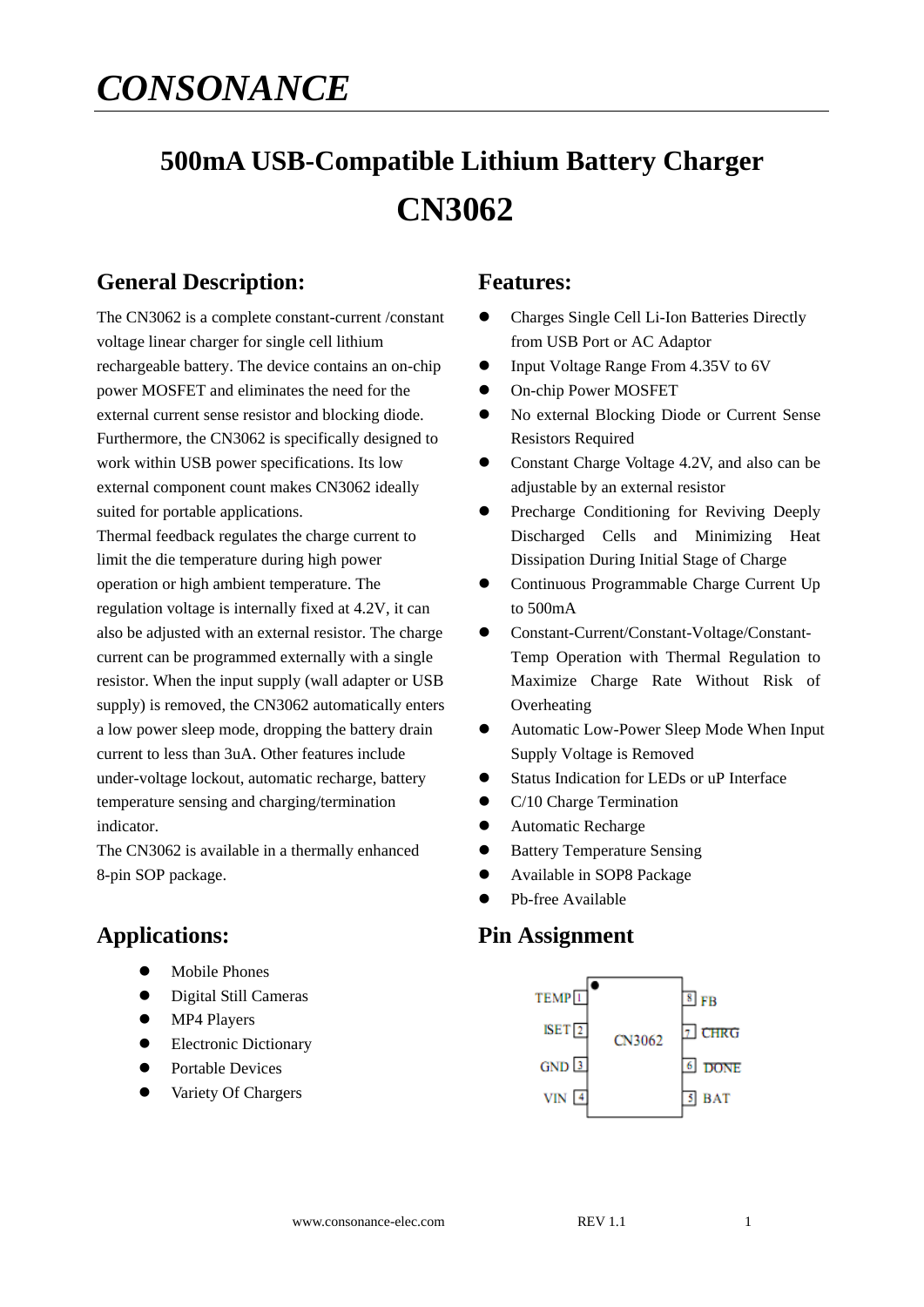# *CONSONANCE*

# **Typical Application Circuit**







Figure 2 Application Circuit(Adjust Constant Voltage with Rx)

www.consonance-elec.com REV 1.1 2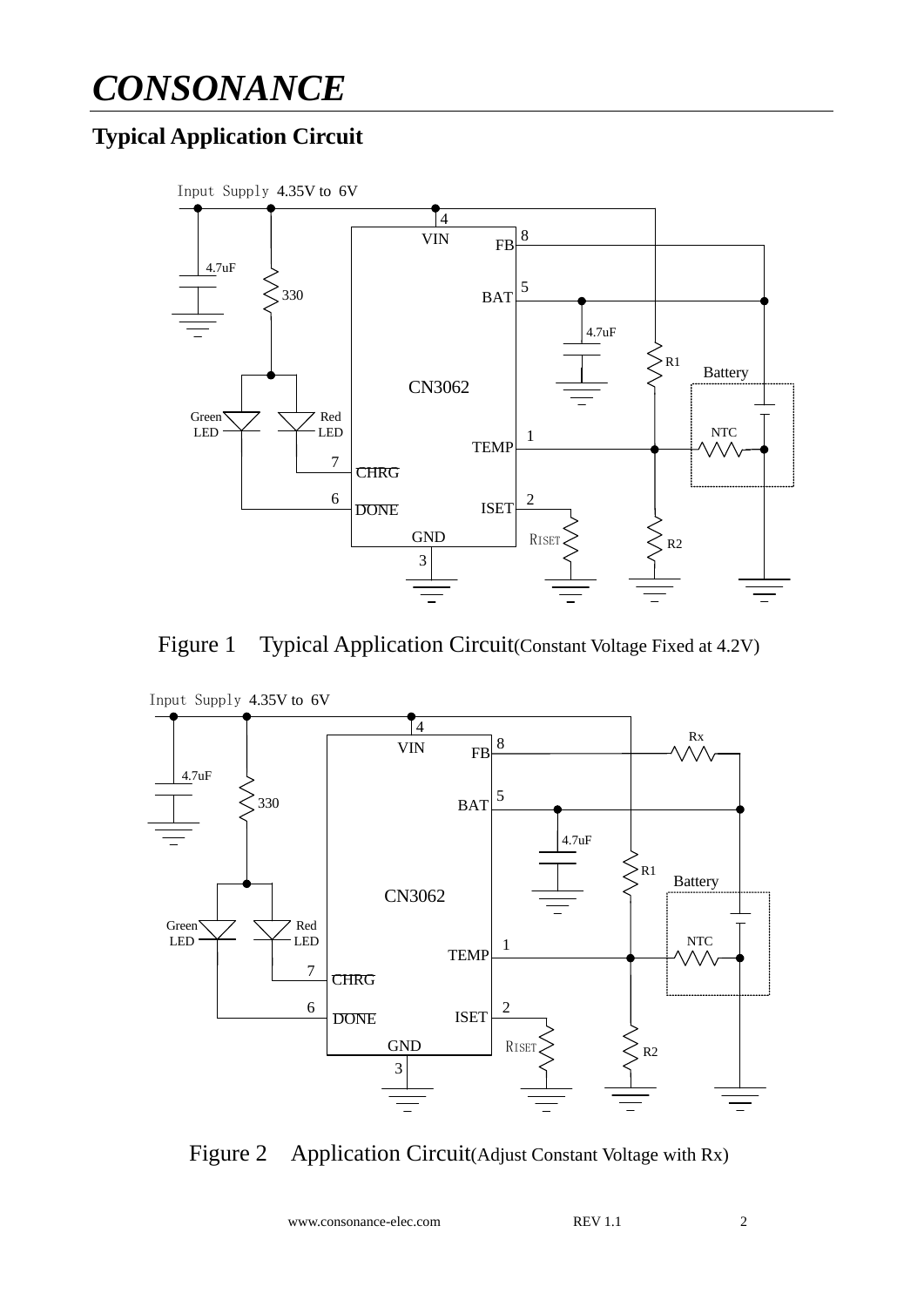#### In Figure 2, the BAT pin's voltage in constant voltage mode is given by the following equation:

Vbat =  $4.2+3.04\times10^{-6}\times$ Rx

Where, Vbat's is in volt Rx's is in ohm

# **Block Diagram**



Figure 3 Block Diagram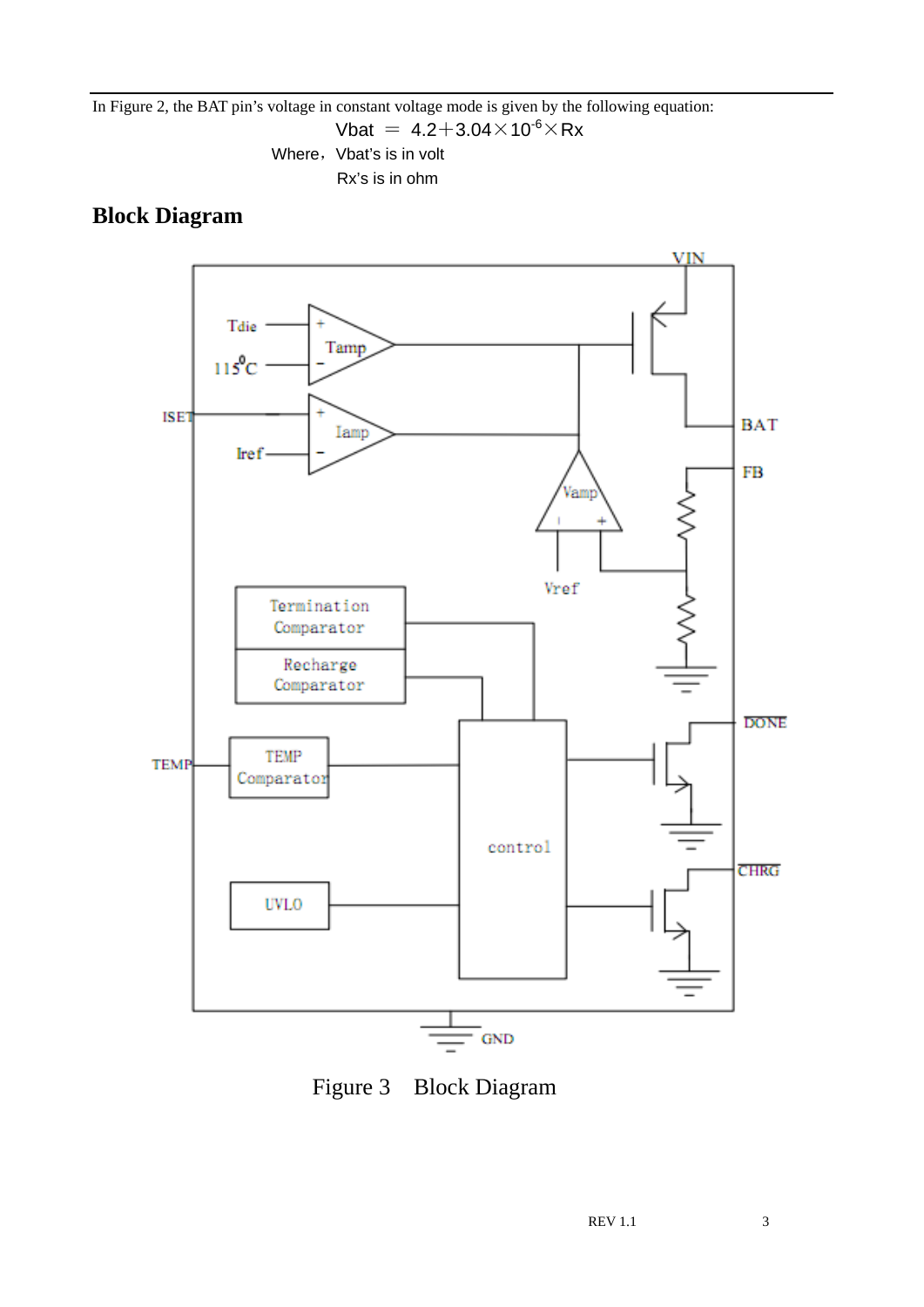# **Pin Description**

| Pin No.          | <b>Name</b> | <b>Function Description</b>                                                                 |  |  |  |
|------------------|-------------|---------------------------------------------------------------------------------------------|--|--|--|
|                  |             | <b>Temperature Sense</b> Input. Connecting TEMP pin to NTC thermistor's                     |  |  |  |
|                  |             | output in Lithium ion battery pack. If TEMP pin's voltage is below 47% or                   |  |  |  |
|                  |             | above 84% of supply voltage $V_{IN}$ for more than 0.15S, this means that battery's         |  |  |  |
| 1                | <b>TEMP</b> | temperature is too high or too low, charging is suspended. If TEMP's voltage                |  |  |  |
|                  |             | level is between 47% and 84% of supply voltage for more than 0.15S, battery                 |  |  |  |
|                  |             | fault state is released, and charging will resume.                                          |  |  |  |
|                  |             | The temperature sense function can be disabled by grounding the TEMP pin.                   |  |  |  |
| $\overline{2}$   | <b>ISET</b> | <b>Constant Charge Current Setting and Charge Current Monitor Pin.</b> The                  |  |  |  |
|                  |             | charge current is set by connecting a resistor R <sub>ISET</sub> from this pin to GND.      |  |  |  |
|                  |             | When in precharge mode, the ISET pin's voltage is regulated to 0.2V. When in                |  |  |  |
|                  |             | constant charge current mode, the ISET pin's voltage is regulated to 2V. In all             |  |  |  |
|                  |             | modes during charging, the voltage on ISET pin can be used to measure the                   |  |  |  |
|                  |             | charge current as follows:                                                                  |  |  |  |
|                  |             | $I_{CH} = (V_{ISET} / R_{ISET}) \times 900$                                                 |  |  |  |
| 3                | <b>GND</b>  | <b>Ground Terminal.</b>                                                                     |  |  |  |
|                  | <b>VIN</b>  | <b>Positive Input Supply Voltage.</b> $V_{IN}$ is the power supply to the internal circuit. |  |  |  |
| $\overline{4}$   |             | When $V_{IN}$ drops to within 40mv of the BAT pin voltage, CN3062 enters low                |  |  |  |
|                  |             | power sleep mode, dropping BAT pin's current to less than 3uA.                              |  |  |  |
|                  | <b>BAT</b>  | Battery Connection Pin. Connect the positive terminal of the battery to BAT                 |  |  |  |
|                  |             | pin. BAT pin draws less than 3uA current in chip disable mode or in sleep                   |  |  |  |
| 5                |             | mode. BAT pin provides charge current to the battery and provides regulation                |  |  |  |
|                  |             | voltage of 4.2V.                                                                            |  |  |  |
|                  | <b>DONE</b> | Open-Drain Charge termination Status Output. In charge termination                          |  |  |  |
| 6                |             | status, DONE is pulled low by an internal switch; Otherwise DONE pin is in                  |  |  |  |
|                  |             | high impedance state.                                                                       |  |  |  |
| $\boldsymbol{7}$ | <b>CHRG</b> | Open Drain Charge Status Output. When the battery is being charged, the                     |  |  |  |
|                  |             | CHRG pin is pulled low by an internal switch, otherwise CHRG pin is in high                 |  |  |  |
|                  |             | impedance state.                                                                            |  |  |  |
|                  |             | Battery Voltage Kevin Sense Input. This Pin can Kelvin sense the battery                    |  |  |  |
| $\,8\,$          | FB          | voltage; Also the regulation voltage in constant voltage mode can be adjusted               |  |  |  |
|                  |             | by connecting an external resistor between FB pin and BAT pin.                              |  |  |  |

# **Absolute Maximum Ratings**

All Terminal Voltage……………-- 0.3V to 6.5V Maximum Junction Temperature……150℃

BAT Short-Circuit Duration……Continuous Operating Temperature…... -40℃ to 85℃ Storage Temperature….....-65℃ to 150℃ Lead Temperature(Soldering)…….....300℃

Thermal Resistance (SOP8)…….TBD

*Stresses beyond those listed under 'Absolute Maximum Ratings' may cause permanent damage to the device. These are stress*  ratings only and functional operation of the device at these or any other conditions above those indicated in the operational *sections of the specifications is not implied. Exposure to Absolute Maximum Rating Conditions for extended periods may affect device reliability.*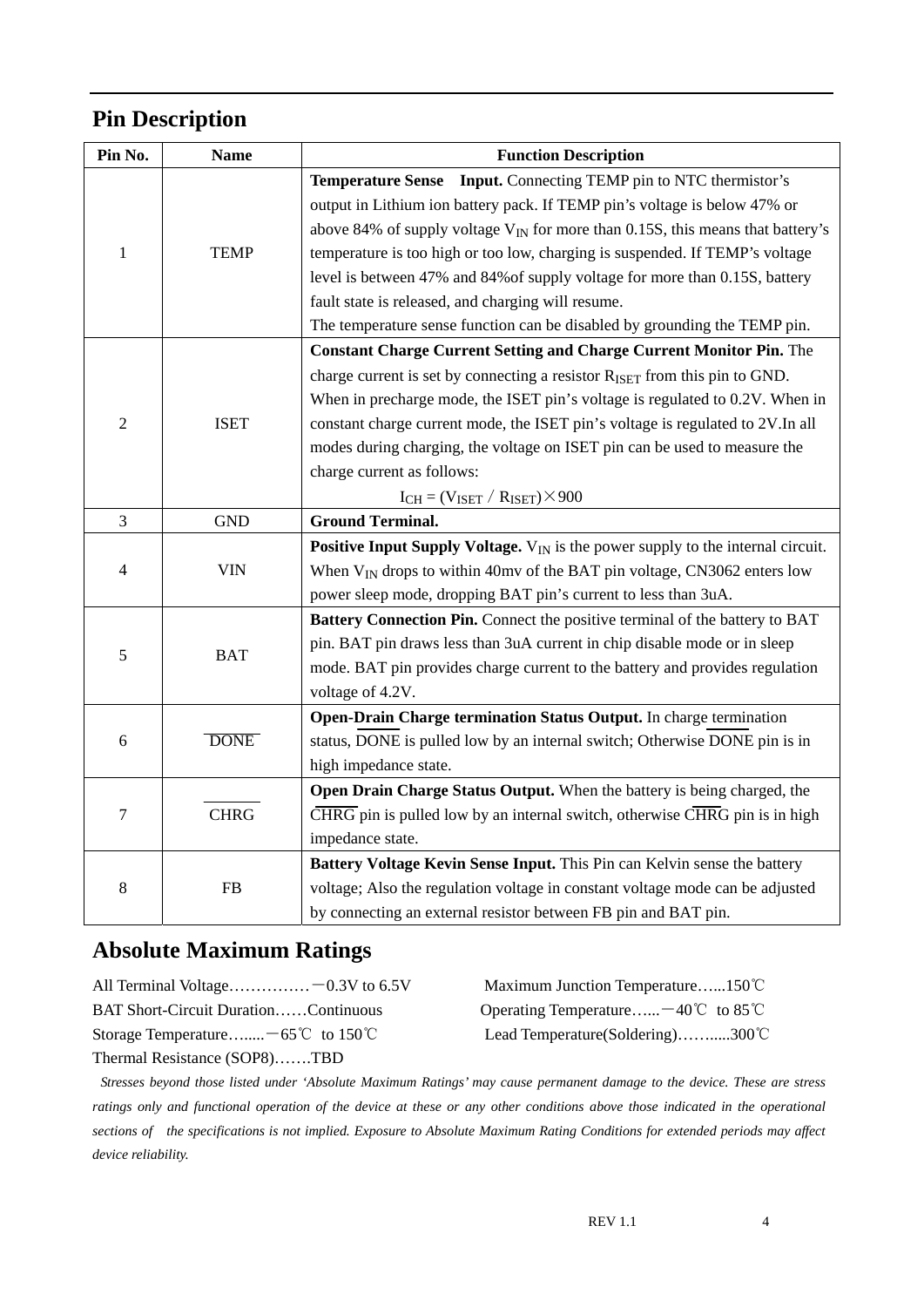# **Electrical Characteristics**

| $($ v $\mu$ v $\rightarrow$ v, $\mu$ $\Lambda$ –<br><b>Parameters</b> | <b>Symbol</b>            | $40 \circ 10$ s $\circ$ , Typical values are measured at $1_A$ -25 $\circ$ , unless otherwise holed)<br><b>Test Conditions</b> | Min        | <b>Typ</b>       | <b>Max</b>   | Unit                 |  |
|-----------------------------------------------------------------------|--------------------------|--------------------------------------------------------------------------------------------------------------------------------|------------|------------------|--------------|----------------------|--|
| <b>Input Supply Voltage</b>                                           | <b>VIN</b>               |                                                                                                                                | 4.35       |                  | 6            | V                    |  |
| <b>Operating Current</b>                                              | I <sub>VIN</sub>         | <b>Charge Termination Mode</b>                                                                                                 | 400        | 650              | 950          | uA                   |  |
| Undervoltage Lockout                                                  | Vuvlo                    | <b>VIN</b> falling<br>3.7                                                                                                      |            | 3.9              | $\mathbf{V}$ |                      |  |
| <b>Undervoltage Lockout</b>                                           |                          |                                                                                                                                |            |                  |              |                      |  |
| Huvlo<br>Hysteresis                                                   |                          |                                                                                                                                |            | 0.1              |              | $\mathbf{V}$         |  |
| <b>Regulation Voltage</b>                                             | <b>V<sub>REG</sub></b>   | <b>Constant Voltage Mode</b>                                                                                                   | 4.158      | 4.2              | 4.242        | $\mathbf{V}$         |  |
|                                                                       |                          | $R_{\text{ISET}}=3.6K$ , constant<br>current                                                                                   | 400<br>500 |                  |              | mA                   |  |
|                                                                       |                          | mode                                                                                                                           |            |                  | 600          |                      |  |
| <b>BAT</b> pin Current                                                | $I_{BAT}$                | $R_{ISET} = 3.6K, V_{BAT} = 2.4V$                                                                                              | 25         | 50               | 75           |                      |  |
|                                                                       |                          | VIN=0V, sleep mode                                                                                                             |            |                  | 3            | uA                   |  |
| <b>Precharge Threshold</b>                                            |                          |                                                                                                                                |            |                  |              |                      |  |
| Precharge Threshold                                                   | <b>V<sub>PRE</sub></b>   | Voltage at BAT pin rising                                                                                                      | 2.9        | 3.0              | 3.1          | $\mathbf{V}$         |  |
| Precharge Threshold                                                   | <b>H</b> <sub>PRE</sub>  |                                                                                                                                |            | 0.1              |              | $\mathbf{V}$         |  |
| Hysteresis                                                            |                          |                                                                                                                                |            |                  |              |                      |  |
| <b>Charge Termination Threshold</b>                                   |                          |                                                                                                                                |            |                  |              |                      |  |
| <b>Charge Termination</b>                                             | Vterm                    | Measure voltage at ISET pin                                                                                                    | 0.18       | 0.22             | 0.26         | V                    |  |
| Threshold                                                             |                          |                                                                                                                                |            |                  |              |                      |  |
| <b>Recharge Threshold</b>                                             |                          |                                                                                                                                |            |                  |              |                      |  |
| Recharge Threshold                                                    | <b>VRECH</b>             |                                                                                                                                |            | $V_{REG} = 0.15$ |              | $\mathbf V$          |  |
| <b>Sleep Mode</b>                                                     |                          |                                                                                                                                |            |                  |              |                      |  |
| Sleep Mode Threshold                                                  | $V_{SLP}$                | $V_{IN}$ from high to low, measures                                                                                            | 20         |                  |              | mv                   |  |
|                                                                       |                          | the voltage $(V_{IN} - V_{BAT})$                                                                                               |            |                  |              |                      |  |
| Sleep mode Release                                                    | <b>V</b> <sub>SLPR</sub> | V <sub>IN</sub> from low to high, measures                                                                                     | 50         |                  | mv           |                      |  |
| Threshold                                                             |                          | the voltage $(V_{IN} - V_{BAT})$                                                                                               |            |                  |              |                      |  |
| $ISET$ Pin                                                            |                          |                                                                                                                                |            |                  |              |                      |  |
| <b>ISET Pin Voltage</b>                                               | <b>VISET</b>             | Precharge mode, VBAT<3v                                                                                                        |            | 0.2              |              | $\mathbf V$          |  |
| <b>FB</b> Pin                                                         |                          | Constant current mode                                                                                                          |            | 2.0              |              |                      |  |
| FB Input Current 1                                                    |                          |                                                                                                                                | 1.8        | 3                | 6            |                      |  |
|                                                                       | $I_{FB1}$                | VFB=3.6V, normal working                                                                                                       |            |                  |              | uA                   |  |
| FB Input Current 1                                                    |                          |                                                                                                                                |            |                  |              |                      |  |
|                                                                       | $I_{FB2}$                | VIN <vuvlo td="" vin<vbat<="" 或=""><td></td><td></td><td>1</td><td>uA</td></vuvlo>                                             |            |                  | 1            | uA                   |  |
| <b>TEMP PIN</b>                                                       |                          |                                                                                                                                |            |                  |              |                      |  |
| <b>High Input Threshold</b>                                           | $V_{HIGH}$               |                                                                                                                                |            | 84               | 86.5         | $\%$ V <sub>IN</sub> |  |
| Low Input Threshold                                                   | $V_{LOW}$                |                                                                                                                                | 44.5       | 47               |              | $\%$ V <sub>IN</sub> |  |
| <b>TEMP</b> input Current                                             |                          | TEMP to $V_{IN}$ or to GND                                                                                                     |            |                  | 0.5          | uA                   |  |
| <b>CHRG</b> Pin                                                       |                          |                                                                                                                                |            |                  |              |                      |  |
| <b>CHRG</b> Sink Current                                              | <b>I</b> CHRG            | V <sub>CHRG</sub> =0.3V, charge mode                                                                                           |            | 10               |              | mA                   |  |
| <b>CHRG</b> Leakage Current                                           |                          | V <sub>CHRG</sub> =6V, termination mode                                                                                        |            |                  | $\mathbf{1}$ | uA                   |  |
| <b>DONE Pin</b>                                                       |                          |                                                                                                                                |            |                  |              |                      |  |
| <b>DONE Sink Current</b><br>DONE Leakage Current                      | <b>I</b> DONE            | V <sub>DONE</sub> =0.3V, charge mode<br>V <sub>DONE</sub> =6V, termination mode                                                |            | 10               | 1            | mA<br>uA             |  |

(VIN=5V,  $T_A = -40^{\circ}$ C, to 85<sup>°</sup>C. Typical Values are measured at  $T_A = 25^{\circ}$ C unless otherwise noted)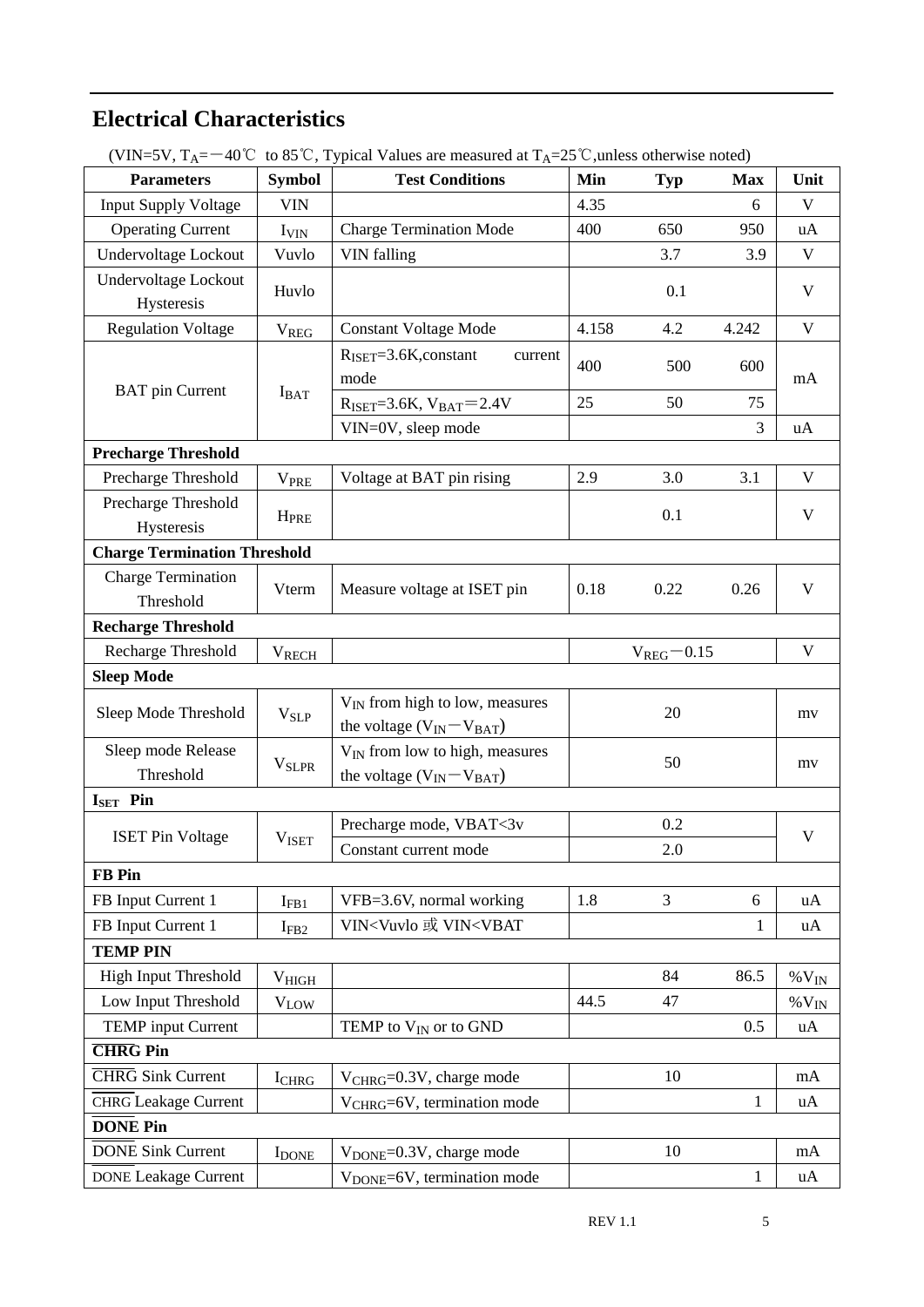## **Detailed Description**

The CN3062 is a linear battery charger designed primarily for charging single cell lithium-ion batteries. Featuring an internal P-channel power MOSFET, the charger uses a constant-current/constant-voltage to charge the batteries. Continuous charge current can be programmed up to 500mA with an external resistor. No blocking diode or current sense resistor is required. The open-drain output  $\overline{\text{CHRG}}$  and  $\overline{\text{DONE}}$  indicates the charger's status. The internal thermal regulation circuit reduces the programmed charge current if the die temperature attempts to rise above a preset value of approximate 115℃. This feature protects the CN3062 from excessive temperature, and allows the user to push the limits of the power handling capability of a given circuit board without risk of damaging the CN3062 or the external components. Another benefit of adopting thermal regulation is that charge current can be set according to typical, not worst-case, ambient temperatures for a given application with the assurance that the charger will automatically reduce the current in worst-case conditions. The charge cycle begins when the voltage at the  $V_{IN}$  pin rises above the UVLO level, a current set resistor is connected from the ISET pin to ground. The  $\overline{\text{CHRG}}$  pin outputs a logic low to indicate that the charge cycle is ongoing. At the beginning of the charge cycle, if the voltage at FB pin is below 3V, the charger is in precharge mode to bring the cell voltage up to a safe level for charging. The charger goes into the fast charge constant current mode once the voltage on the FB pin rises above 3V. In constant current mode, the charge current is set by RISET. When the battery approaches the regulation voltage, the charge current begins to decrease as the CN3062 enters the constant-voltage mode. When the current drops to charge termination threshold, the charge cycle is terminated,  $\overline{DONE}$  is pulled low by an internal switch and  $\overline{CHRG}$  pin assumes a high impedance state to indicate that the charge cycle is terminated. The charge termination threshold is 10% of the current in constant current mode. To restart the charge cycle, remove the input voltage and reapply it. The charge cycle can also be automatically restarted if the FB pin voltage falls below the recharge threshold. The on-chip reference voltage, error amplifier and the resistor divider provide regulation voltage with 1% accuracy which can meet the requirement of lithium-ion and lithium polymer batteries. When the input voltage is not present, the charger goes into a sleep mode, dropping battery drain current to less than 3uA. This greatly reduces the current drain on the battery and increases the standby time. The charging profile is shown in the following figure:





REV 1.1 6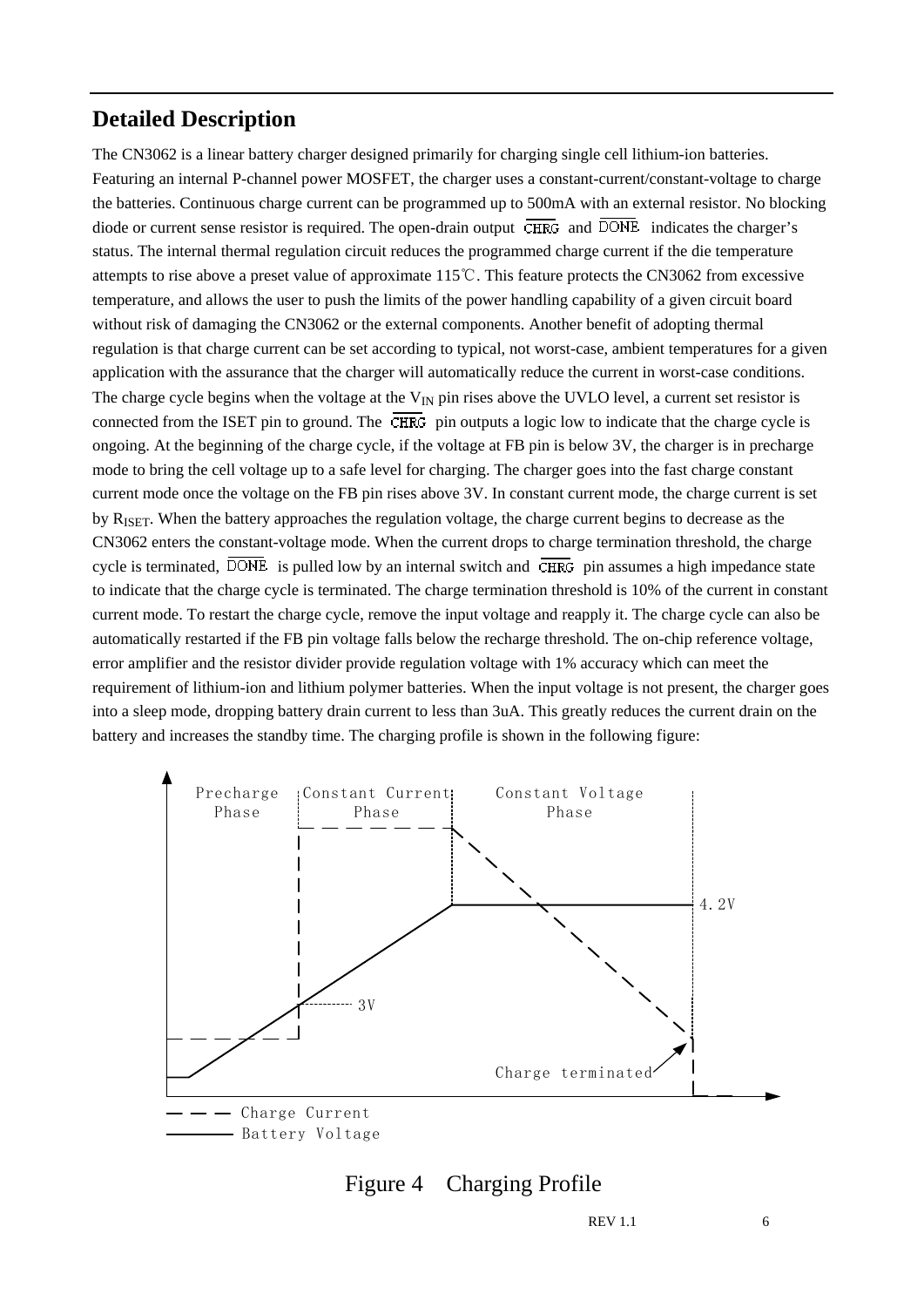# **Application Information**

#### **Undervoltage Lockout (UVLO)**

CN3062 has an internal undervoltage lockout circuit monitors the input voltage and keeps the charger in

shutdown mode until  $V_{IN}$  rises above the undervoltage lockout voltage.

#### **Sleep mode**

There is an on-chip sleep comparator in CN3062. The comparator keeps the charger in sleep mode if  $V_{\text{IN}}$  falls below sleep mode threshold(VBAT+20mv). Once in sleep mode, the charger will not come out of sleep mode until  $V_{IN}$  rises 50mv above the battery voltage.

#### **Precharge mode**

At the beginning of a charge cycle, if the battery voltage is below 3V, the charger goes into precharge mode , and the charge current is 10% of fast charge current in constant current mode.

#### **Battery Voltage Kelvin Detection**

There is a battery voltage Kelvin detection of input pin (FB). This pin connects with error amplifier of constant charge though precise resistor divider network on chip. FB pin can be connected to battery's positive electrode directly, and this way can avoid the influence of parasitic resistor for charge between positive electrode and BAT pin. The existence of these parasitic resistors would prolong the charging time or come to constant charging state earlier, or even under-charge of battery. But these problems can be solved by FB pin. If vacant FB pin, CN3062 would always in precharge state, and charging current is 10% of constant current.

#### **Adjusting the regulation voltage in constant voltage mode**

The regulation voltage in constant voltage mode can be adjusted by an external resistor connecting between FB pin and BAT pin as shown in Figure 5:



# Figure 5 Adjusting Regulation Voltage in Constant Voltage Mode

In Figure 5, the regulation voltage in constant voltage mode will be given by the following equation:

Vbat =  $4.2 + 3.04 \times 10^{-6} \times Rx$ 

Where,

 Vbat is in volt Rx is in ohm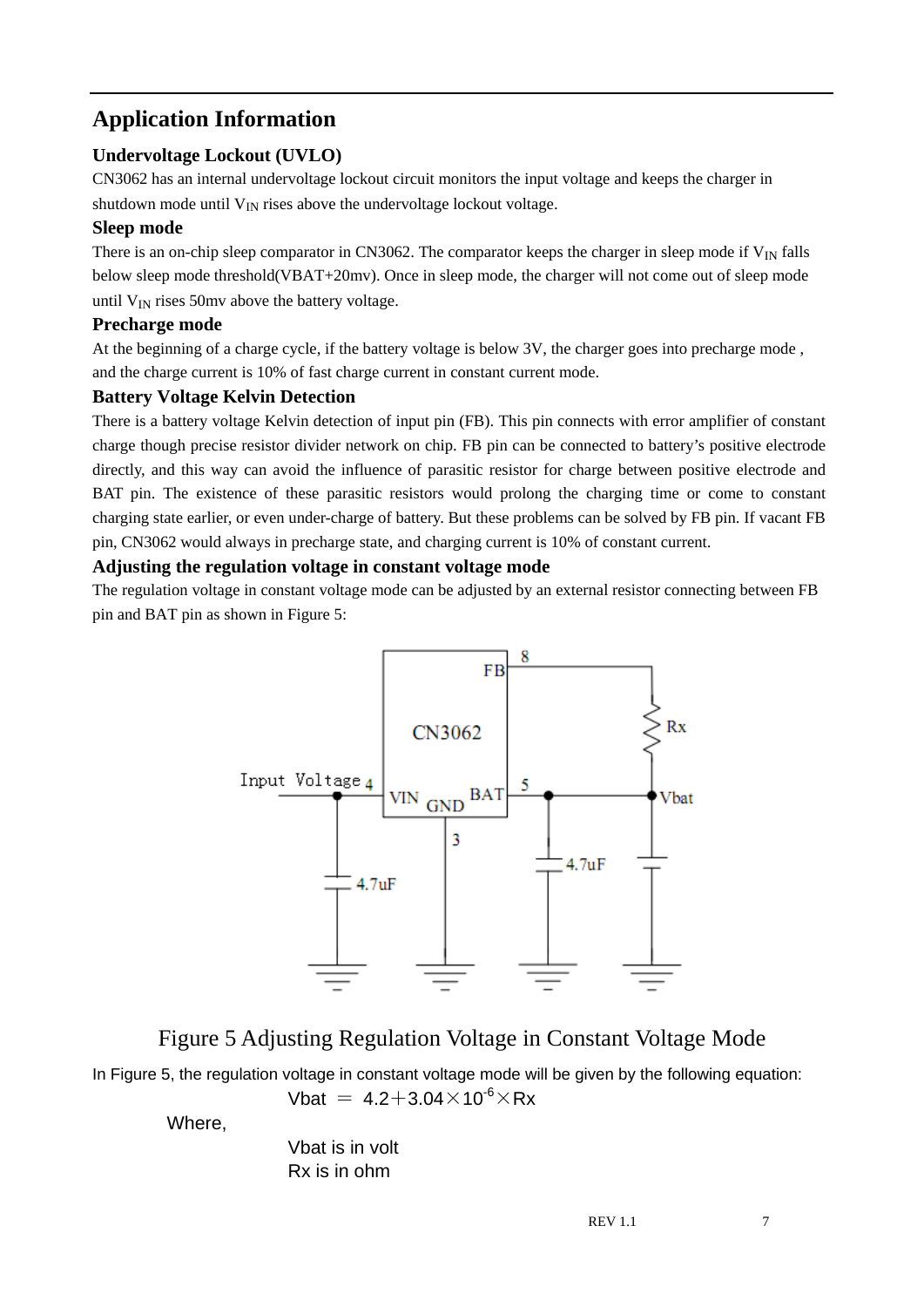#### **Programming Charge Current**

The formula for the battery charge current in constant current mode is:

 $I_{CH} = 1800V / R_{ISET}$ 

Where:

ICH is the charge current in ampere

RISET is the total resistance from the ISET pin to ground in ohm

For example, if 500mA charge current is required, calculate:

 $R_{ISET} = 1800V/0.5A = 3.6k$ 

For best stability over temperature and time, 1% metal film resistors are recommended. If the charger is in constant-temperature or constant voltage mode, the charge current can be monitored by measuring the ISET pin voltage, and the charge current is calculated as the following equation:

 $I_{CH} = (V_{ISET} / R_{ISET}) \times 900$ 

#### **USB and Wall Adapter Power**

Although the CN3062 allows charging from a USB port, a wall adapter can also be used to charge

Li-Ion/Li-polymer batteries. Figure 6 shows an example of how to combine wall adapter and USB power inputs. A P-channel MOSFET, M1, is used to prevent back conducting into the USB port when a wall adapter is present and Schottky diode, D1, is used to prevent USB power loss through the 1k  $\Omega$  pull-down resistor.



### Figure 6 Combining Wall Adapter and USB Power

#### **Battery Temperature Sense**

To prevent the damage caused by the very high or very low temperature done to the battery pack, the CN3062 continuously senses battery pack temperature by measuring the voltage at TEMP pin determined by the voltage divider circuit and the battery's internal NTC thermistor as shown in Figure 1.

The CN3062 compares the voltage at TEMP pin ( $V_{TEMP}$ ) against its internal  $V_{LOW}$  and  $V_{HIGH}$  thresholds to determine if charging is allowed. In CN3062, V<sub>LOW</sub> is fixed at (47%  $\times$  VIN), while V<sub>HIGH</sub> is fixed at (84%  $\times$ VIN). If V<sub>TEMP</sub><V<sub>LOW</sub> or V<sub>TEMP</sub>>V<sub>HIGH</sub> for 0.15 seconds, it indicates that the battery temperature is too high or too low and the charge cycle is suspended. When V<sub>TEMP</sub> is between V<sub>LOW</sub> and V<sub>HIGH</sub> for more than 0.15 seconds, the charge cycle resumes.

The battery temperature sense function can be disabled by connecting TEMP pin to GND.

#### **Selecting R1 and R2**

The values of R1 and R2 in the application circuit can be determined according to the assumed temperature monitor range and thermistor's values. The Follows is an example: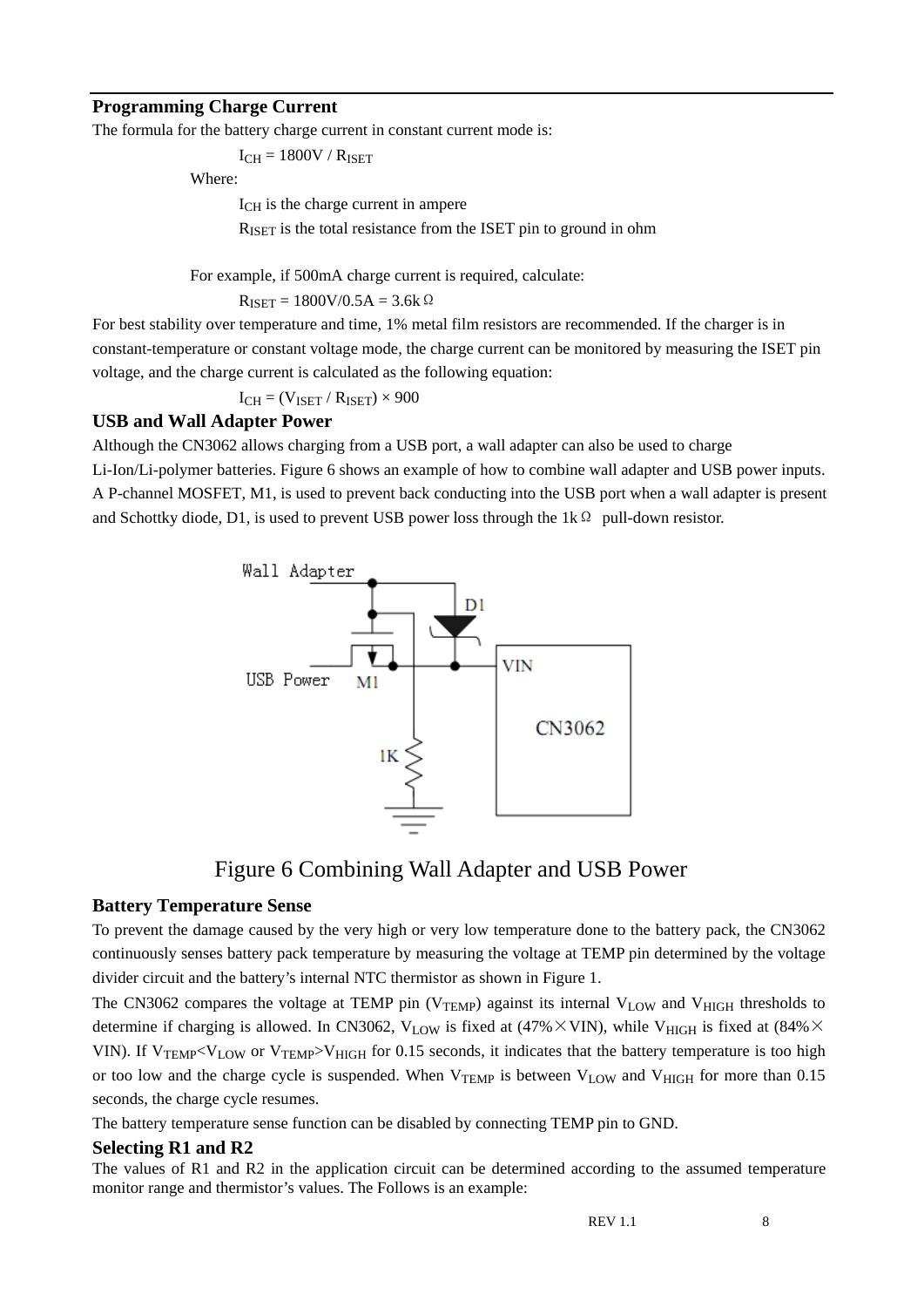Assume temperature monitor range is  $T_L \sim T_H$  ( $T_L < T_H$ =; the thermistor in battery has negative temperature coefficient (NTC),  $R_{TL}$  is thermistor's resistance at  $T_L$ ,  $R_{TH}$  is the resistance at  $T_H$ , so  $R_{TL} > R_{TH}$ , then at temperature  $T_L$ , the voltage at TEMP pin is:

$$
V_{\text{TEMPL}} = \frac{R2||\mathbf{R}_{\text{TL}}}{R1 + R2||R_{\text{TL}}} \times V \text{IN}
$$

At temperature  $T_H$ , the voltage at TEMP pin is:

$$
V_{\text{TEMPH}} = \frac{R2||R\tau_{\text{H}}}{R1 + R2||R\tau_{\text{H}}} \times V1N
$$

We know,  $V_{\text{TEMPI}} = V_{\text{HIGH}} = k_2 \times \text{VIN}$  (k<sub>2</sub>=0.84)

$$
V_{\text{TEMPH}} = V_{\text{LOW}} = k_1 \times \text{VIN} \ (k_1 = 0.47)
$$

Then we can have:

$$
R1 = \frac{R_{TL}R_{TH}(k_2 - k_1)}{(R_{TL} - R_{TH})k_1k_2}
$$
  

$$
R2 = \frac{R_{TL}R_{TH}(k_2 - k_1)}{R_{TL}(k_1 - k_1k_2) - R_{TH}(k_2 - k_1k_2)}
$$

Likewise, for positive temperature coefficient thermistor in battery, we have  $R_{TH}$  >  $R_{TL}$  and we can calculate:

$$
R1 = \frac{R_{TL}R_{TH}(k_2 - k_1)}{(R_{TH} - R_{TL})k_1k_2}
$$
  

$$
R2 = \frac{R_{TL}R_{TH}(k_2 - k_1)}{R_{TH}(k_1 - k_1k_2) - R_{TL}(k_2 - k_1k_2)}
$$

We can conclude that temperature monitor range is independent of power supply voltage VIN and it only depends on R1, R2,  $R_{TL}$  and  $R_{TH}$ . The values of  $R_{TH}$  and  $R_{TL}$ can be found in related battery handbook or deduced from testing data.

In actual application, if only one terminal temperature is concerned(normally protecting overheating), there is no need to use R2 but R1. In this case it becomes very simple to calculate R1.

#### **Recharge**

After a charge cycle has terminated, if the battery voltage drops below the recharge threshold voltage, a new charge cycle will begin automatically.

#### **Constant-Current/Constant-Voltage/Constant-Temperature**

The CN3062 use a unique architecture to charge a battery in a constant-current, constant-voltage, constant temperature fashion as shown in Figure 3. Amplifiers Iamp, Vamp, and Tamp are used in three separate feedback loops to force the charger into constant-current, constant-voltage, or constant-temperature mode, respectively. In constant current mode the charge current delivered to the battery equal to 1800V/R<sub>ISET</sub>. If the power dissipation of the CN3062 results in the junction temperature approaching 115℃, the amplifier Tamp will begin decreasing the charge current to limit the die temperature to approximately 115℃. As the battery voltage rises, the CN3062 either returns to constant-current mode or it enters constant voltage mode straight from constant-temperature mode.

#### **Open-Drain Status Outputs**

The CN3062 have 2 open-drain status outputs:  $\overline{\text{CHRG}}$  and  $\overline{\text{DONE}}$ .  $\overline{\text{CHRG}}$  is pulled low when the charger is in charging status, otherwise  $\overline{\text{CHRG}}$  becomes high impedance.  $\overline{\text{DONE}}$  is pulled low if the charger is in charge termination status, otherwise  $\overline{DONE}$  becomes high impedance.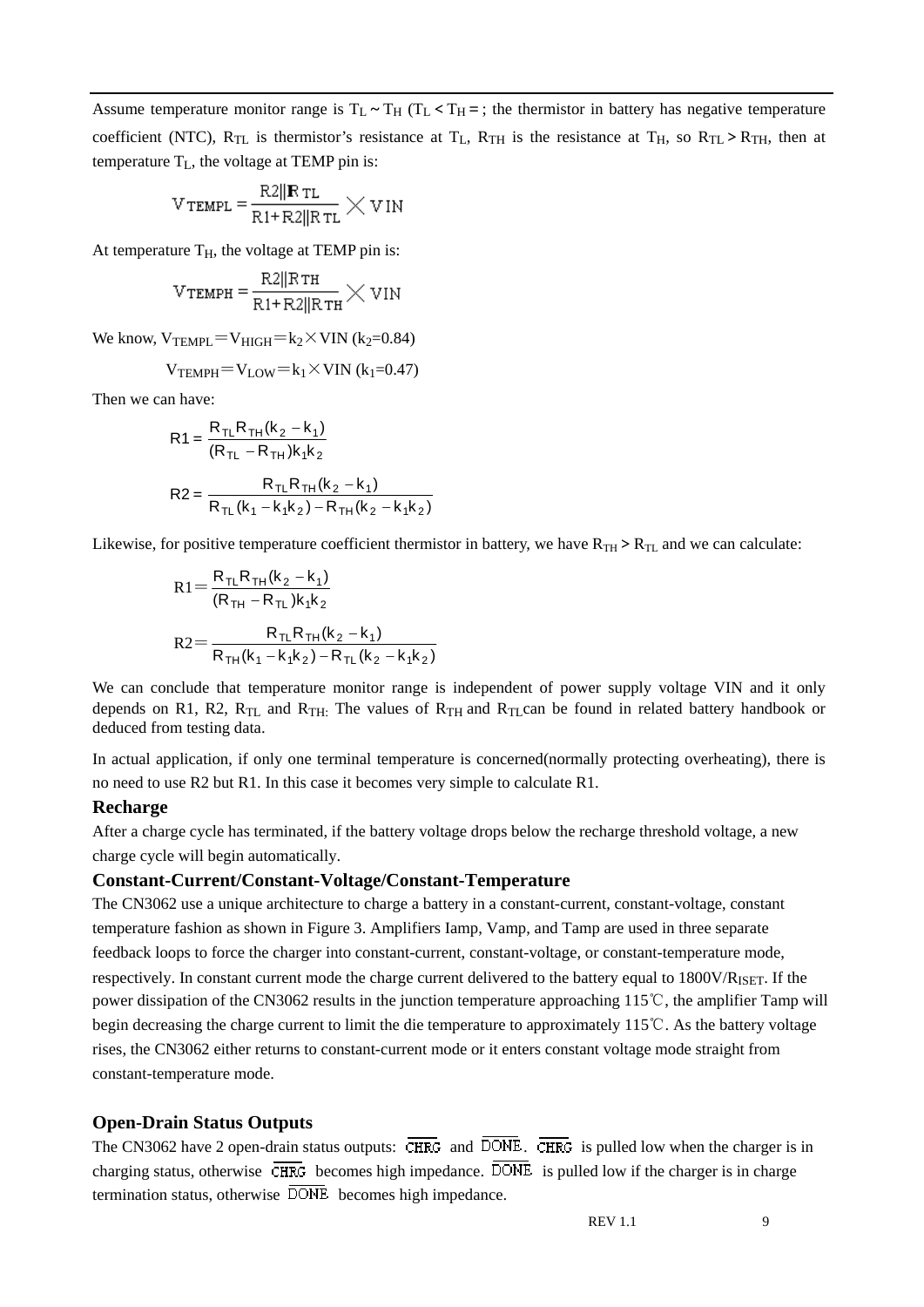When the battery is not present, the charger charges the output capacitor to the regulation voltage quickly, then the BAT pin's voltage decays slowly to recharge threshold because of low leakage current at BAT pin, which results in a 100mv ripple waveform at BAT pin, in the meantime,  $\overline{\text{CHRG}}$  pin outputs a pulse to indicate that the battery's absence. The pulse's frequency is around 10Hz when a 4.7uF output capacitor is used. The open drain status output that is not used should be tied to ground.

The following table lists the two indicator status and its corresponding charging state. It is supposed that red LED is connected to  $\overline{\text{CHRG}}$  pin and green LED is connected to  $\overline{\text{DONE}}$  pin.

| CHRG pin              | DONE pin                | <b>State Description</b>                                                                                                                                                               |
|-----------------------|-------------------------|----------------------------------------------------------------------------------------------------------------------------------------------------------------------------------------|
| Low(the red LED on)   | High(the green LED off) | Charging                                                                                                                                                                               |
| High(the red LED off) | Low(the green LED on)   | Charge termination                                                                                                                                                                     |
| Pulse signal          | Pulse signal            | Battery not connected                                                                                                                                                                  |
| High(the red LED off) | High(the green LED off) | There are three possible state:<br>the voltage at the $V_{IN}$ pin<br>below the UVLO level or<br>the voltage at the $V_{IN}$ pin<br>●<br>below $V_{BAT}$ or<br>abnormal battery's temp |

#### **V<sub>IN</sub> Bypass Capacitor C<sub>IN</sub>**

Many types of capacitors can be used for input bypassing,  $C_{IN}$  is typically a 4.7uF capacitor.

For the consideration of the bypass capacitor, please refer to the Application Note AN102 from our website www.consonance-elec.com

#### **Stability**

Typically a 4.7uF capacitor from BAT pin to GND is required to stabilize the feedback loop.

In constant current mode, the stability is also affected by the impedance at the ISET pin . With no additional capacitance on the ISET pin, the loop is stable with current set resistors values as high as  $50K\Omega$ . However, additional capacitance on ISET pin reduces the maximum allowed current set resistor. The pole frequency at ISET pin should be kept above 200KHz. Therefore, if ISET pin is loaded with a capacitance C, the following equation should be used to calculate the maximum resistance value for  $R_{\text{ISET}}$ :

$$
R_{\text{ISET}} < 1 / (6.28 \times 2 \times 10^5 \times C)
$$

In order to measure average charge current or isolate capacitive load from ISET pin, a simple RC filter can be used on ISET pin as shown in Figure 7.



# Figure 7 Isolating Capacitive Load on ISET Pin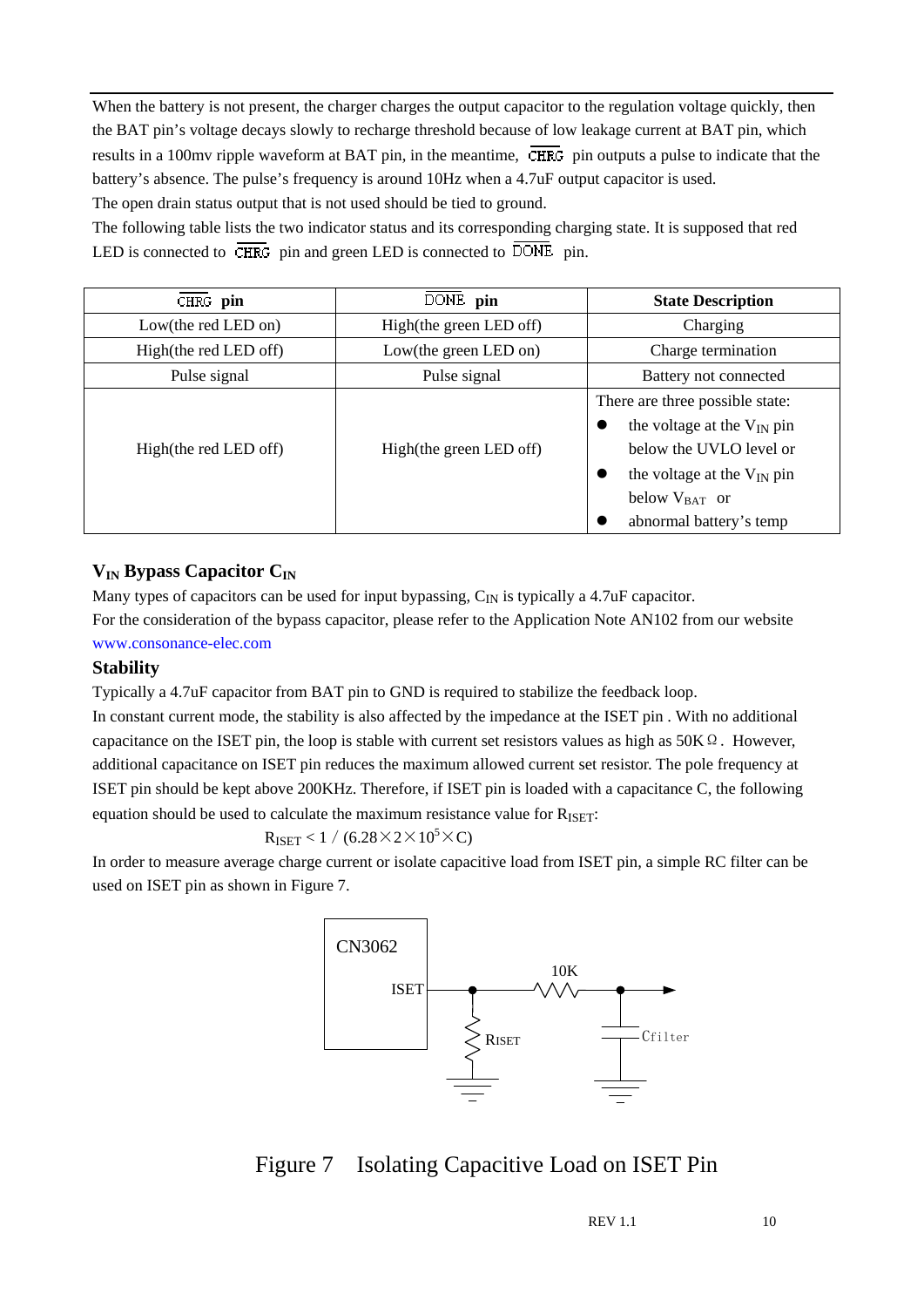#### **Board Layout Considerations**

- 1. RISET at ISET pin should be as close to CN3062 as possible, also the parasitic capacitance at ISET pin should be kept as small as possible.
- 2. The capacitance at VIN pin and BAT pin should be as close to CN3062 as possible.
- 3. During charging, CN3062's temperature may be high, the NTC thermistor should be placed far enough to CN3062 so that the thermistor can reflect the battery's temperature correctly.
- 4. It is very important to use a good thermal PC board layout to maximize charging current. The thermal path for the heat generated by the IC is from the die to the copper lead frame through the package lead(especially the ground lead) to the PC board copper, the PC board copper is the heat sink. The footprint copper pads should be as wide as possible and expand out to larger copper areas to spread and dissipate the heat to the surrounding ambient. Feedthrough vias to inner or backside copper layers are also useful in improving the overall thermal performance of the charger. Other heat sources on the board, not related to the charger, must also be considered when designing a PC board layout because they will affect overall temperature rise and the maximum charge current. The ability to deliver maximum charge current under all conditions require that the exposed metal pad on the back side of the CN3062 package be soldered to the PC board ground. Failure to make the thermal contact between the exposed pad on the backside of the package and the copper board will result in larger thermal resistance.